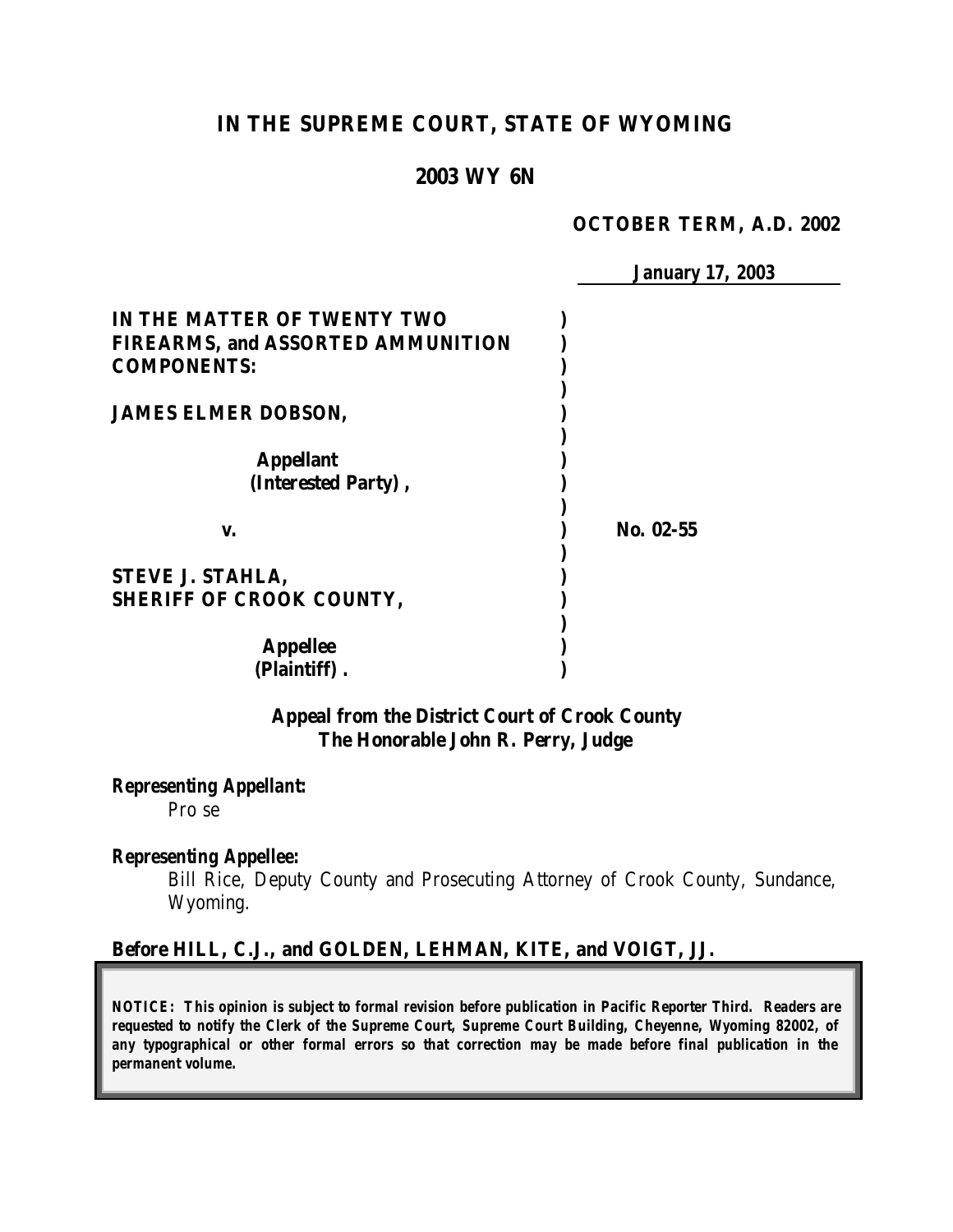### PER CURIAM.

[¶1] The *pro se* appellant, James Elmer Dobson (Dobson), a convicted felon, appeals from a Judgment of Forfeiture that ordered the sale of twenty-two firearms and assorted ammunition components seized from him. Concluding that Dobson's brief is unsupported by the record, cogent argument, or citation to pertinent authority, we summarily affirm this appeal pursuant to W.R.A.P. 1.03.

### *ISSUES*

[¶2] Dobson presents the following questions for review:

I. Are adversarial proceedings still legal in the State of Wyoming?

II. Is the transfer of personal property by and through a Power of Attorney legal in the State of Wyoming?

III. Is the Constitution of [the] United State of America, and the Constitution of the State of Wyoming still recognized by the Supreme Court for the State of Wyoming?

## *FACTS*

[¶3] On December 13, 2001, the Sheriff of Crook County filed, in the district court, a Petition for Order to Show Cause. The petition alleged that the sheriff was in possession of twenty-two firearms and various ammunition components seized from Dobson. It further alleged that Dobson was a convicted felon and, as such, return of the firearms and ammunition to Dobson would be illegal pursuant to 18 U.S.C. § 922(d)(1). The petition requested that the district court issue an order for Dobson to show cause why the firearms and ammunition should not be "sold or forfeited and sold at public auction or transferred to the use of the Crook County Sheriff's Office." One week later, the district court, relying on Wyo.Stat.Ann. § 7-2-105 (LexisNexis 2001), issued the requested order to show cause.

[¶4] On February 7, 2002, the matter came before the district court for a hearing. Dobson personally appeared. Following the hearing, the district court entered its Judgment of Forfeiture, which ordered that the firearms and ammunition "shall be sold at public auction pursuant to W.S.  $7-2-105(k)$ ." Dobson appealed. In his brief, the sheriff asserts that he has retained the weapons and ammunition pending resolution of this appeal.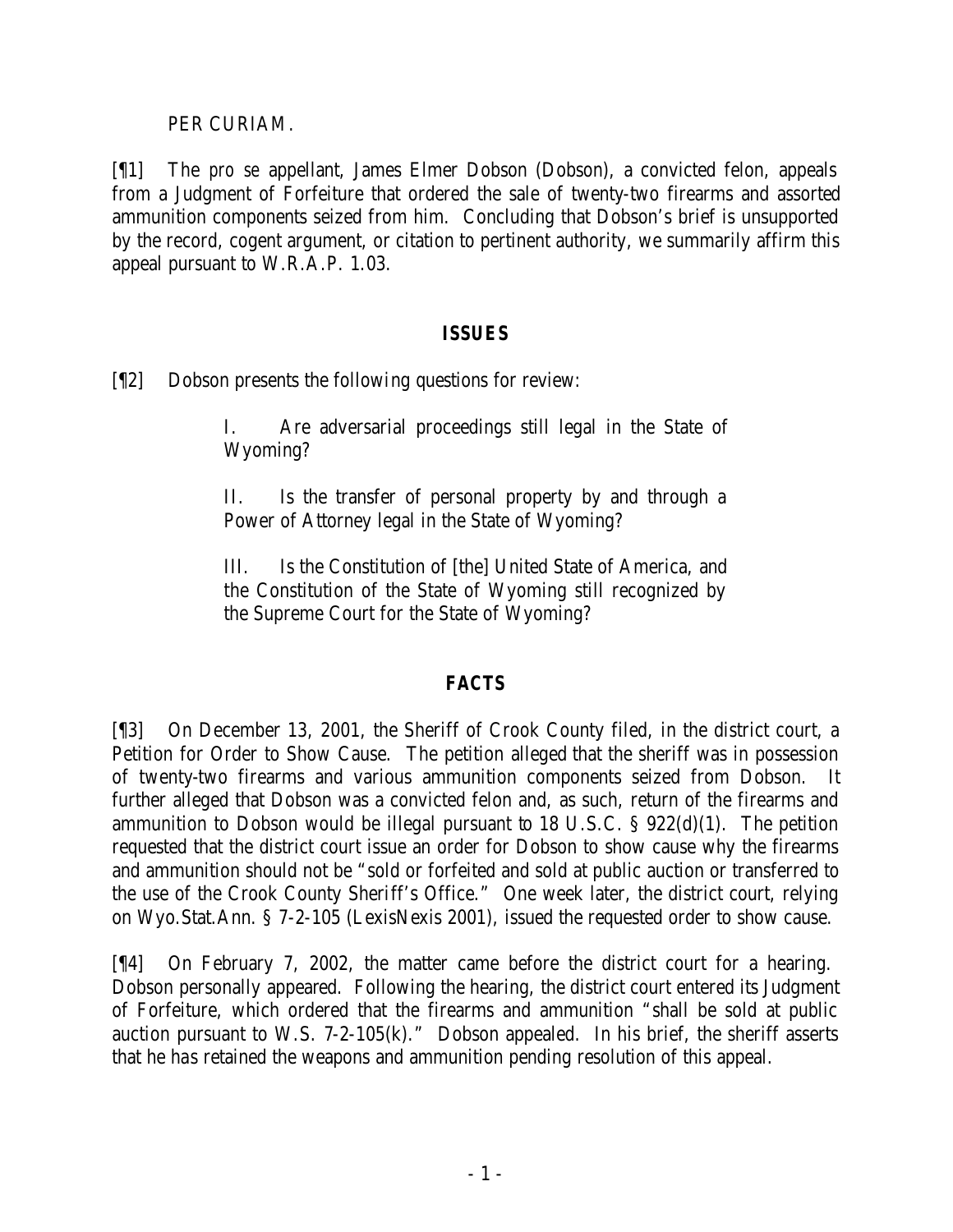### *DISCUSSION*

[¶5] We have often stated . . . that we expect pro se litigants to comply with the Wyoming rules of appellate procedure in the same way that trained lawyers are expected to perform. *Stone v. Stone*, 842 P.2d 545, 547 (Wyo.1992); *Hamburg v. Heilbrun*, 889 P.2d 967, 968 (Wyo.1995); *Korkow v. Markle*, 746 P.2d 434, 435 (Wyo.1987); *Pinther v. Webb*, 983 P.2d 1221, 1223 (Wyo.1999). While we may make allowances for *pro se* litigants, they are not excused from the requirement that their brief be supported by cogent argument and citations to pertinent authority. *Baker v. Reed*, 965 P.2d 1153, 1154 (Wyo.1998).

*Stone v. Stone*, 7 P.3d 887, 890-91 (Wyo. 2000). "For more than thirty-five years, this Court has summarily affirmed cases or issues in cases that are not presented with cogent argument or pertinent authority." *Hamburg v. Heilbrun*, 891 P.2d 85, 87 (Wyo.1995); *see also State ex rel. Reece v. Wyoming State Board of Outfitters and Professional Guides*, 931 P.2d 958, 959 (Wyo. 1997). In addition, "[u]nder this court's long-standing precedent, this court will not frame the issues for the litigants and will not consider issues not raised by them and not supported by cogent argument and authoritative citation." *State v. Campbell County School District*, 2001 WY 90, ¶35, 32 P.3d 325, ¶35 (Wyo. 2001).

[¶6] In addition to failing to comply with various provisions of W.R.A.P. 7.01 regarding content of the brief, Dobson's brief is not supported by cogent argument, citation to pertinent authority, or the record on appeal. With respect to "issues" one and three, they are nothing more than vitriol. Clearly, adversarial proceedings are legal in this state, and the cited constitutions remain the law of this state. As for issue number two, Dobson relies on a power of attorney appended to his brief. The power of attorney is not part of the record on appeal, and Dobson has made no attempt to have the record supplemented or modified. *See* W.R.A.P. 3.04. Because the power of attorney is not properly part of the record on appeal, Dobson is precluded from relying on it. *See Basolo v. Gose*, 994 P.2d 968, 969-70 (Wyo. 2000). Even if the power of attorney were part of the record on appeal, Dobson presents no cogent argument to establish how the power of attorney (in which Dobson grants power of attorney to relatives) would preclude the judgment of forfeiture.

[¶7] Furthermore, Dobson's brief does not cite to a single case, perhaps with good reason. A recent Wyoming case, *Taylor v. State*, 7 P.3d 15 (Wyo. 2000), clearly supports the district court's ruling. There, this Court wrote:

> [W]e agree that 18 U.S.C. § 922(d)(1) prevented the return to Taylor of the illegally seized items. 18 U.S.C. § 922(d)(1) states that it is